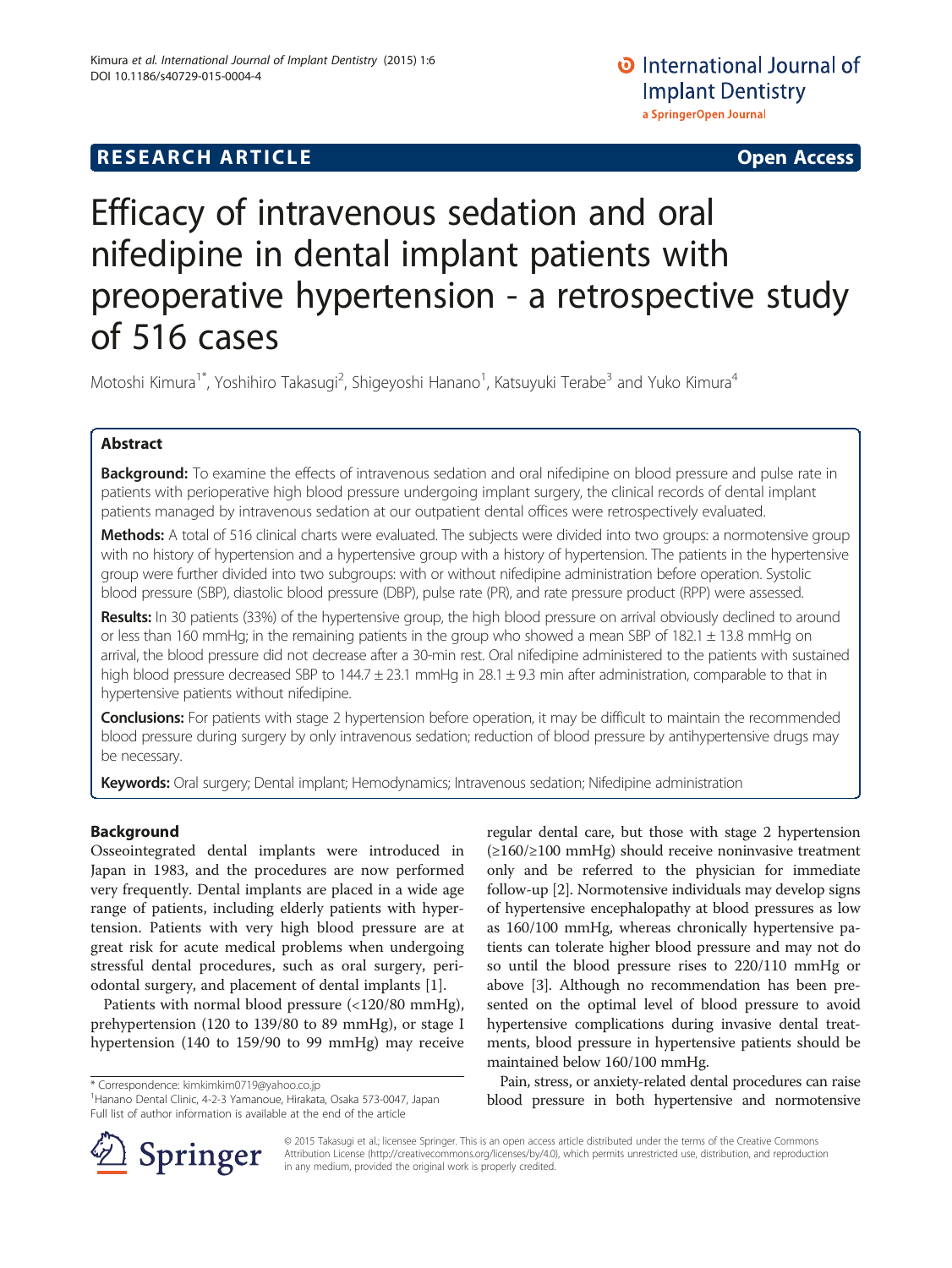patients [\[4](#page-5-0)]. We have employed intravenous sedation to manage patients with hypertension as well as dental anxiety and phobia. The oral antihypertensive agent nifedipine is mainly administered to patients with high systolic blood pressure (SBP) ≥160 mmHg prior to implant placement. To examine the effects of intravenous sedation and oral nifedipine on blood pressure and pulse rate in patients with perioperative high blood pressure, the clinical records of dental implant patients managed by intravenous sedation at our outpatient dental offices were retrospectively evaluated. The purpose of this clinical study is to examine whether intravenous sedation and oral administration of nifedipine is efficient for the hemodynamic for the patient with hypertension. The authors expect that it is possible not only to obtain a hemodynamic blood stable but also to prevent the medical sequelae by performing intravenous sedation and oral nifedipine for patients with hypertension.

#### Methods

A retrospective review of the clinical records was conducted for 336 patients who received dental implantrelated surgeries combined with intravenous sedation between January 2008 and February 2012 at our outpatient dental offices. Among the patients, 125 patients received multiple surgeries during the observation period: 4 patients underwent surgery five times, 7 patients four times, 29 patients three times, 85 patients twice, and others once. The following surgical procedures were performed in a total of 516 patients: dental implant placement (466 patients), sinus lift surgery and dental implant (28 patients), socket lift and dental implant (10 patients), and guided bone regeneration and dental implant (12 patients).

We performed surgeries after medical consultation when patients had a history of hypertension or cardiovascular or cerebrovascular diseases. History of ischemic heart disease, renal dysfunction, diabetes mellitus, cerebral infarction, or articular rheumatism was documented in 17 patients in the hypertensive group and 16 patients in the normotensive group. They were confirmed stable and well controlled for implant surgery. For patients who received therapeutic drugs, surgery was performed following daily medication.

The patients were allowed to have water or snacks until 2 h before the visit. On arrival at the office, systolic blood pressure (SBP), diastolic blood pressure (DBP), and pulse rate (PR) were measured using an automatic blood pressure monitor with an oscillometric method (HEM-1010, Omron Healthcare, Kyoto, Japan). The cephalic vein was cannulated with a 22-G disposable intravenous catheter. Nifedipine capsule (10 mg) was orally administered to patients with sustained increases in SBP ≥160 mmHg for 30 min from baseline measurement. A noninvasive blood pressure monitoring system with electrocardiogram (ECG) monitor and pulse oximeter (Moneo BP-88, Omron Healthcare, Kyoto, Japan) was mounted, and blood pressure was measured at 2- to 5-min intervals. In patients with a history of cardiovascular disease, ECG was continuously monitored. Following confirmation of a definite decline of blood pressure or SBP <160 mmHg, infiltration anesthesia and/or conduction anesthesia was administered using 1 to 3 cartridges (1.8 to 5.4 ml) of 2% lidocaine containing 1/80,000 epinephrine.

Following confirmation of a sufficient anesthetic effect, intravenous sedation with continuous infusion of propofol 1 to 2 mg/kg/h and midazolam 20 to 40 μg/kg bolus together with inhalation of oxygen 3 L/min via nasal cannula was initiated. After confirming Verrill sign, implant surgery was initiated. During operation, the propofol dose was adjusted to maintain the optimum conscious sedative condition (level 2 on the Ramsay sedation scale) [\[5](#page-5-0)], and local anesthesia was added when the patient complained of pain. On completion of surgery, administration of oxygen and propofol were terminated and the patient was observed for about 1 h, until normal cognitive and motor functions were restored.

The subjects were divided into two groups: a normotensive group with no history of hypertension and a hypertensive group with a history of hypertension. Thirteen patients who had no history of hypertension were included in the hypertensive group, since they indicated SBP ≥160 mmHg on arrival at the office and were later diagnosed with essential hypertension by cardiologists. Furthermore, the patients in the hypertensive group were divided into two subgroups: with or without nifedipine administration.

From the clinical chart, data of SBP, DBP, PR, and percutaneous oxygen saturation  $(SpO<sub>2</sub>)$  were sampled at the point of arrival to the office, prior to the initiation of sedation, 30 min after the initiation of operation, and on completion of operation. Furthermore, rate pressure product (RPP:  $SBP \times PR$ ) was calculated.

There were two primary outcome measures: (1) incidence of improved hypertension following oral nifedipine and (2) incidence of normal ranges of hemodynamic parameters during surgery. The secondary outcome variable was incidence of hypertension related to perioperative complications.

#### Statistical analysis

In this study, we used data from all cases (516 cases) for statistical analysis.

Data were described as mean ± standard deviation. The unpaired  $t$  test was used to compare demographic variables between groups. Fisher's exact test was used to compare ratios of patients in hypertensive group between subgroups. One-way analysis of variance (ANOVA) followed by Tukey's multiple comparison test was performed to examine the change in the values of parameters. Repeated measures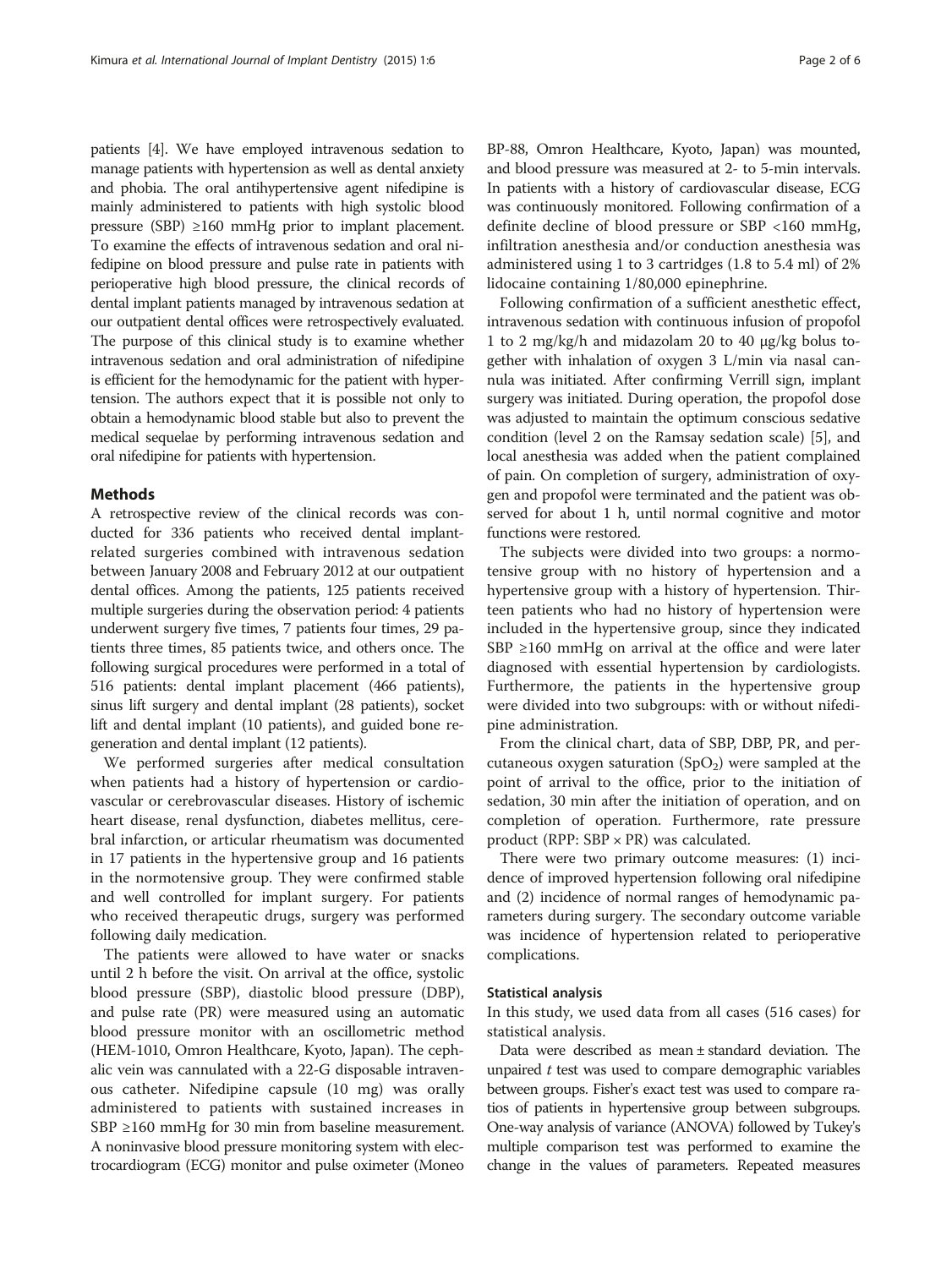ANOVA followed by Dunnett's multiple comparison test was used to compare the values of parameters in groups at each time point. Statistical analysis was performed using Prism 5 for Windows Ver. 5.01 (GraphPad Software Inc., San Diego, CA, USA). The significance level was set at  $p < 0.05$ .

#### Ethical approval

This study protocol was approved by the ethics committee of Japanese Dental Society of Anesthesiology (No. 2015–4).

### Results

Patient demographics and clinical characteristics are summarized in Table 1. There were significant differences in age  $(p < 0.0001)$  and duration of surgery  $(p = 0.025)$  between normotensive and hypertensive groups. On arrival at the office, values of all hemodynamic parameters, including SBP, DBP, PR, and RPP, were higher in the hypertensive group than in the normotensive group ( $p < 0.0001$ ).

Tables [2](#page-3-0) and [3](#page-3-0) indicate incidences of patients with SBP  $\geq$ 160 mmHg and RPP  $\geq$ 12,000 bpm × mmHg, and perioperative hemodynamic changes, respectively. On arrival at the office, 66 patients (62%) in the hypertensive group and 41 patients (10%) in the normotensive group revealed high SBP ≥160 mmHg. Thirty minutes later, SBP declined to less than 160 mmHg in most of the patients in the normotensive group. On the other hand, in 30 patients (33%) in the hypertensive group, high blood pressure on arrival obviously declined to around or less than 160 mmHg, while in the remaining patients in the group who showed a mean SBP of  $182.1 \pm 13.8$  mmHg on arrival, the blood pressure did not clearly decrease after 30 min of rest. Oral nifedipine administered to patients with sustained high blood pressure decreased SBP to  $144.7 \pm 23.1$  mmHg by  $28.1 \pm 9.3$  min after administration, which was similar to that in hypertensive patients without nifedipine.

|  | <b>Table 1 Demographic and clinical characteristics</b> |
|--|---------------------------------------------------------|

Although the mean SBP in the hypertensive group was significantly higher than that in the normotensive group during operation, SBP <160 mmHg was maintained in all patients except three in the hypertensive group (2.8%) and one in the normotensive group (0.2%). The values of DBP in patients in the hypertensive group were higher than those in the normotensive group throughout the observation course, and changes in DBP in each group were similar to those in SBP.

On arrival at the office, RPP  $\geq$ 12,000 bpm × mmHg was found in 74 patients (70%) in the hypertensive group and 111 patients (27%) in the normotensive group. More than 90% of the patients with preoperative nifedipine showed high RPP on arrival at the office. Among patients with high RPP, all patients in the normotensive group, 10% of the patients without nifedipine in the hypertensive group and 35% of patients with nifedipine in the hypertensive group had RPP <12,000 bpm  $\times$  mmHg until initiation of intravenous sedation. The values of RPP during operation under intravenous sedation were maintained at a normal range except in nine patients (8.5%) in the hypertensive group and one patient (0.2%) in the normotensive group.

In patients with oral nifedipine in the hypertensive group, the PR value slightly increased prior to initiation of intravenous sedation ( $p = 0.224$ ) and then significantly decreased until completion of the operation ( $p < 0.001$ ).

All patients stated a pleasant feeling and amnesia during surgery. No complication occurred during surgery, and no cognitive and motor dysfunctions were observed 1 h after surgery. The patients revealed SBP of >160 mmHg during and at completion of operation showed maximum SBP of 180 mmHg in the normotensive group, 190 mmHg on the hypertensive group without preoperative oral nifedipine, and 180 mmHg in the hypertensive group with preoperative oral nifedipine. They did not complaint any symptom such as headache, confusion, and chest pain. Upon leaving

|                                                       | Normotensive group | Hypertensive group | p value  |
|-------------------------------------------------------|--------------------|--------------------|----------|
| Number (male: female)                                 | 410 (127: 283)     | 106 (37: 69)       | 0.170    |
| Age (year mean $\pm$ SD)                              | $59 \pm 11$        | $65 \pm 10$        | < 0.0001 |
| Weight (kg)                                           | $54.5 \pm 9.2$     | $57.1 \pm 10.9$    | 0.204    |
| Values of circulation parameters on arrival at office |                    |                    |          |
| SBP (mmHg)                                            | $133 \pm 19$       | $165 \pm 22$       | < 0.0001 |
| DBP (mmHg)                                            | $76 \pm 13$        | $99 \pm 20$        | < 0.0001 |
| PR (bpm)                                              | $79 \pm 13$        | $90 \pm 19$        | < 0.0001 |
| $RPP$ (bpm $\times$ mmHg)                             | $10,574 \pm 2,614$ | $12,367 \pm 5,771$ | < 0.0001 |
| Preoperative oral nifedipine                          | $\circ$            | 44 (42%)           | < 0.0001 |
| Duration of surgery (min)                             | $40 \pm 20$        | $35 \pm 17$        | 0.025    |
| Duration of sedation (min)                            | $69 \pm 25$        | $65 \pm 22$        | 0.114    |

SBP, systolic blood pressure; DBP, diastolic blood pressure; PR, pulse rate; RPP. rate pressure product.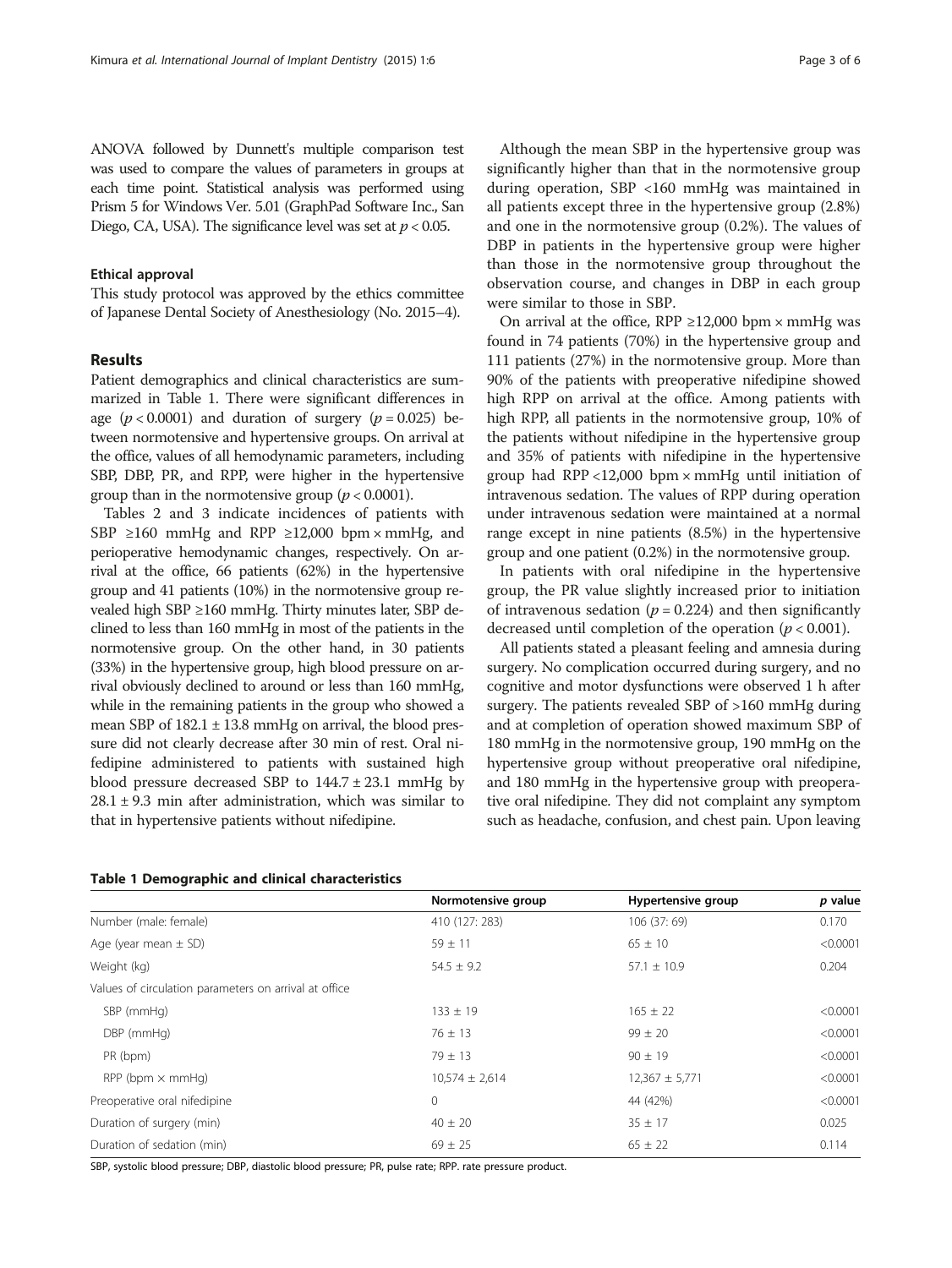|                                                                      | SBP (>160 mmHg) | RPP ( $>12,000$ bpm $\times$ mmHg) |
|----------------------------------------------------------------------|-----------------|------------------------------------|
| Normotensive group ( $N = 410$ )                                     |                 |                                    |
| On arrival at the office                                             | 41 (10.0%)      | 111 (27.1%)                        |
| Prior to sedation                                                    | 31 (7.6%)       | 72 (17.6%)                         |
| During operation                                                     | $1(0.2\%)$      | $1(0.2\%)$                         |
| Completion of operation                                              | 3(0.7%)         | $9(2.2\%)$                         |
| Hypertensive group without preoperative oral nifedipine ( $N = 62$ ) |                 |                                    |
| On arrival at the office                                             | 22 (35.5%)**    | 34 (54.8%)**                       |
| Prior to sedation                                                    | 13 (21.0%)**    | 27 (43.5%)**                       |
| During operation                                                     | $2(3.2\%)*$     | $5(8.1\%)$ **                      |
| Completion of operation                                              | $5(8.1\%)$ **   | $6(9.7\%)**$                       |
| Hypertensive group with preoperative oral nifedipine ( $N = 44$ )    |                 |                                    |
| On arrival at the office                                             | 44 (100%)**     | 40 (90.9%)**                       |
| Prior to sedation                                                    | $8(18.2\%)*$    | 24 (54.5%)**                       |
| During operation                                                     | $1(2.2\%)$      | $4(9.1\%)$ **                      |
| Completion of operation                                              | $3(6.8\%)*$     | 8 (18.2%)**                        |

#### <span id="page-3-0"></span>Table 2 Incidence of high blood pressure and high rate pressure product

\*p <0.05, \*\*p <0.01 vs normotensive group (Fisher's exact test). SBP, systolic blood pressure; RPP, rate pressure product.

the office, high SBP of the patients decreased to the level on arrival without any antihypertensive treatment.

## Discussion

In 44 (8.5%) of the 516 implant surgery cases, oral nifedipine had to be administered, since preoperative SBP was higher than 160 mmHg in these patients. Within 30 min of administration of nifedipine, SBP of hypertensive patients decreased to a similar range as that of hypertensive patients who did not need administration of oral nifedipine. Intravenous sedation after nifedipine administration to hypertensive patients resulted in stable hemodynamics during implant surgery.

The Seventh Report of the Joint National Committee on Prevention, Detection, Evaluation, and Treatment of High Blood Pressure [\[6](#page-5-0)] classified hypertensive patients into five categories based on systolic or diastolic blood pressure. Patients with normal blood pressure (<120/80 mmHg), prehypertension (120 to 139/80 to 89 mmHg), or stage I hypertension (140 to 159/90 to 99 mmHg) can receive

| Table 3 Changes in values of hemodynamic parameters |  |  |  |
|-----------------------------------------------------|--|--|--|
|-----------------------------------------------------|--|--|--|

|                                                                         | SBP (mmHg)         | DBP (mmHg)       | PR (bpm)          | RPP (bpm $\times$ mmHg) |
|-------------------------------------------------------------------------|--------------------|------------------|-------------------|-------------------------|
| Normotensive patients ( $N = 410$ )                                     |                    |                  |                   |                         |
| On arrival at the office                                                | $133.0 \pm 18.4$   | $76.4 \pm 12.5$  | $79.2 \pm 13.4$   | $10,603 \pm 2,623$      |
| Prior to sedation                                                       | $128.5 \pm 18.3*$  | $70.5 \pm 11.9*$ | $76.8 \pm 13.0*$  | $9,927 \pm 2,485$ *     |
| During operation                                                        | $109.7 \pm 11.9*$  | $62.7 \pm 10.0*$ | $70.6 \pm 10.2*$  | $7,768 \pm 1,555*$      |
| Completion of operation                                                 | $115.9 \pm 14.2*$  | $66.1 \pm 11.3*$ | $70.4 \pm 10.7*$  | $8,196 \pm 1,796*$      |
| Hypertensive patients without preoperative oral nifedipine ( $N = 62$ ) |                    |                  |                   |                         |
| On arrival at the office                                                | $152.5 \pm 17.6$   | $88.3 \pm 11.8$  | $84.6 \pm 14.3$   | $12,972 \pm 3,055$      |
| Prior to sedation                                                       | $143.2 \pm 18.1*$  | $77.4 \pm 9.6^*$ | $82.7 \pm 13.4$   | $11,874 \pm 2,540*$     |
| During operation                                                        | $118.9 \pm 15.5*$  | $67.2 \pm 10.0*$ | $75.2 \pm 12.8^*$ | $8,977 \pm 2,164*$      |
| Completion of operation                                                 | $125.4 \pm 19.1*$  | $68.8 \pm 12.6*$ | $74.7 \pm 10.9$ * | $9,360 \pm 1,977$ *     |
| Hypertensive patients with preoperative oral nifedipine ( $N = 44$ )    |                    |                  |                   |                         |
| On arrival at the office                                                | $182.1 \pm 13.8$   | $102.8 \pm 12.5$ | $87.2 \pm 17.1$   | $15,901 \pm 3,623$      |
| Prior to sedation                                                       | $144.7 \pm 23.1*$  | $77.3 \pm 15.9*$ | $89.3 \pm 16.1$   | $12,986 \pm 3,437*$     |
| During operation                                                        | $119.8 \pm 16.5*$  | $65.8 \pm 10.0*$ | $78.0 \pm 12.3*$  | $9,413 \pm 2,265$ *     |
| Completion of operation                                                 | $130.1 \pm 18.8^*$ | $71.4 \pm 13.2*$ | $78.4 \pm 13.6*$  | $10,294 \pm 2,728$ *    |

\*p <0.01 vs value on arrival at the office (Dunnett's multiple comparison test). SBP, systolic blood pressure; DBP, diastolic blood pressure; PR, pulse rate; RPP, rate pressure product.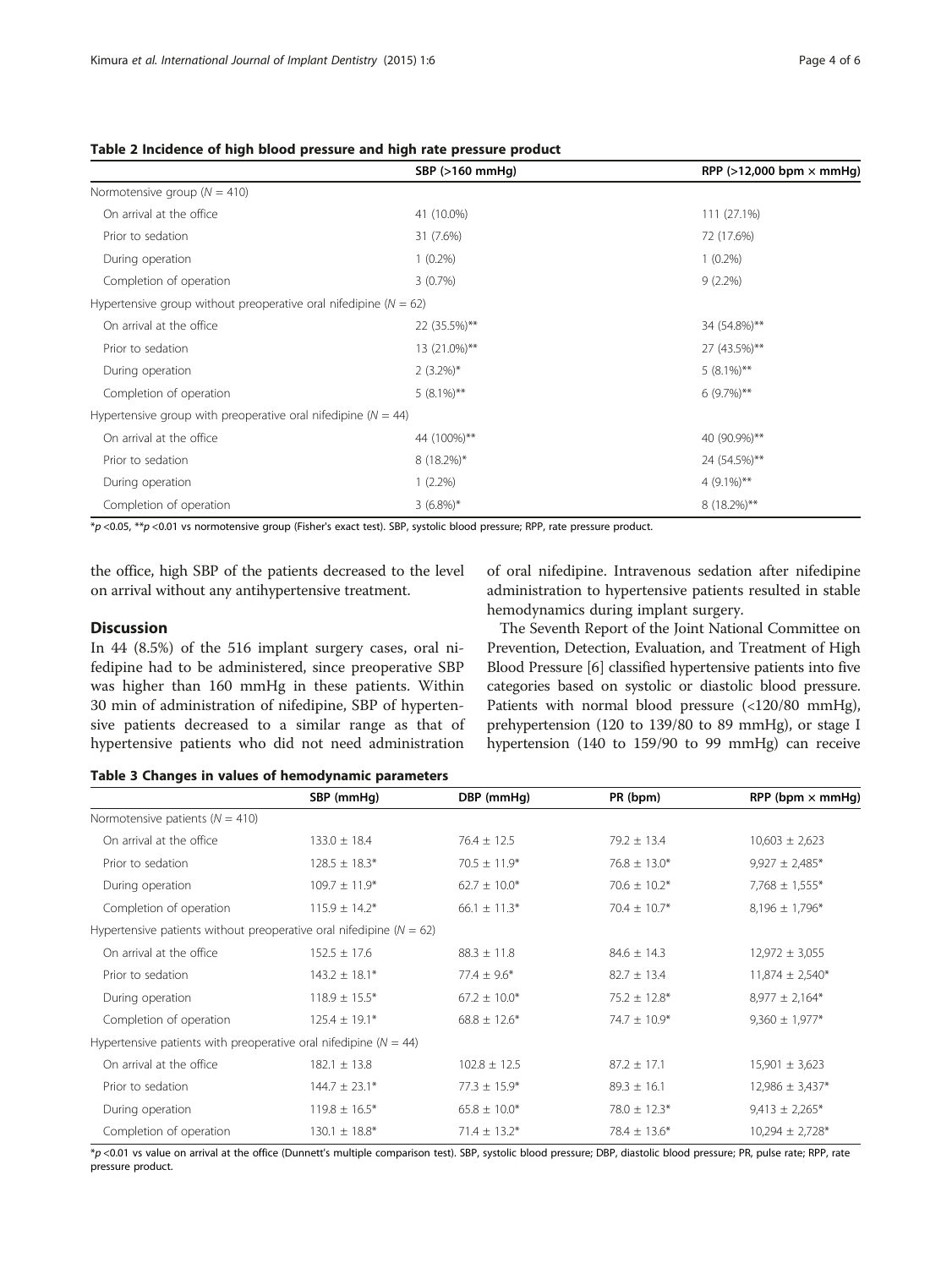regular dental care, though a stress reduction protocol is necessary for stage I hypertension [[2,7](#page-5-0)]. In accordance with the guidelines during oral surgery, the blood pressure of hypertensive patients should be maintained at a normal or prehypertension level. RPP is a reliable predictor of myo-cardial oxygen consumption [[8](#page-5-0)], and RPP  $>12,000$  bpm  $\times$ mmHg is associated with myocardial ischemia [\[9,10](#page-5-0)]. In this study, although blood pressure was managed by a physician, hypertensive patients showed SBP >160 mmHg when they visited the dental office for dental implant surgery, and 50% of hypertensive patients showed high RPP after 30 min of rest. In patients presenting with high blood pressure and high RPP, anxiety and fear must be reduced by conscious sedation and antihypertensives to prevent cardiovascular complications during dental implant surgery.

Increases in SBP due to psychological stress are proportional to age and baseline blood pressure [[4\]](#page-5-0). Intravenous sedation stabilizes measurable changes in blood pressure and pulse rate due to fear and anxiety about dental treatment and has been used to manage patients with ischemic heart disease and hypertension [[11](#page-5-0)]. In this study, the effect of intravenous sedation was as follows: SBP and RPP, compared with those prior to intravenous sedation, were decreased by 15% and 20% in patients with normal blood pressure, 15% and 25% in hypertensive patients without oral nifedipine, and 15% to 20% and 20% to 30% in hypertensive patients with administered nifedipine, respectively. That is, SBP and myocardial oxygen consumption of prehypertension and stage I hypertension can be reduced to the levels recommended for dental treatment before surgery by intravenous sedation.

For patients with stage 2 hypertension before operation, it is difficult to maintain the recommended blood pressure during surgery using only intravenous sedation, and it is necessary to decrease blood pressure by antihypertensive drugs. In this study, the blood pressure of patients with sustained hypertension was reduced to stage I hypertension about 30 min after administration of oral nifedipine. On the other hand, the decrease in RPP after oral nifedipine administration was not less than  $12,000$  bpm  $\times$  mmHg, which could be due to the fact that an increase in pulse rate with nifedipine by reflex tachycardia. Thereafter, blood pressure and RPP during surgery under intravenous sedation has remained at levels similar to those of hypertensive patients with well-controlled blood pressure. Maximum effect (21.4% decreases in SBP) appears in 30 to 60 min and lasts about 3 h on oral administration of nifedipine [\[12](#page-5-0)]. The half-lives of oral nifedipine, diltiazem and verapamil, and calcium antagonists are 0.2 to 1 h, 6 to 8 h, and 6 to 8 h, respectively [[13\]](#page-5-0). Since oral nifedipine has the properties of fast onset (30 to 45 min) [[14](#page-5-0)] and relatively short duration, it is suitable for outpatient dental implant surgery and is useful in perioperative management of patients with hypertension.

The overdose of vasoconstrictor that is added to the local anesthetic in order to prolong the anesthetic effect and hemostatic action may cause increased blood pressure and arrhythmias. Elevation of blood pressure in hypertensive patients is greater than that in normotensive patients during dental surgery [\[15](#page-5-0)]. Although there is an increase in blood pressure and tachycardia when using three cartridges of local anesthetic containing epinephrine 1:10,000 (5.4 ml), there are no adverse symptoms in patients with normal blood pressure [\[16](#page-5-0)]. Little recommended that the amount of local anesthetic solution administered should be less than two cartridges (3.6 ml) for patients with hypertension [[1\]](#page-5-0). Nakamura et al. reported that patients with essential hypertension who have been administered nifedipine can receive less than 3.6 cartridges of local anesthetic containing epinephrine 1:80,000 (6.4 ml) [\[17](#page-5-0)]. The administration of exogenous epinephrine with local anesthesia produces the highest plasma concentration in 3 to 6 min and lasts for 20 min [\[18\]](#page-5-0). It has been reported that the anesthetic rate of 2% lidocaine containing 1:10,000 epinephrine is 47% 45 min after administration and 27% 60 min after administration [[19](#page-5-0)]. During dental implant surgery which requires a relatively long duration and a wide field in patients with hypertension, administration of conduction anesthesia including inferior alveolar block and posterior superior alveolar nerve block is desirable. When the patient complains of pain, it is important to add local anesthesia while monitoring blood pressure to prevent increased blood pressure caused by pain.

Implant surgery is performed in patients with a wide age range, including elderly patients with hypertension. Dentists or oral surgeons often encounter hypertensive patients who are undiagnosed or noncompliant. Among Japanese over the age of 30, 60% of men and 44.6% of women suffer from high blood pressure, and 33.8% of men and 25.6% of women with a history of hypertension have not been managed medically [\[20\]](#page-5-0). In this study, though 13 of the patients did not have a history of hypertension, they were diagnosed with essential hypertension by a physician because they had high blood pressure before surgery. Among patients with a history of high blood pressure, 31 patients (29%) showed high blood pressure before surgery. Because there are many of dental patients with undiagnosed or noncompliant hypertension, blood pressure measurement before treatment, particularly invasive surgery, is indispensable.

For dental implant surgery in hypertensive patients who are not adequately controlled, the application of intravenous sedation and preoperative antihypertensive medication would be useful in order to prevent perioperative hypertension crisis including hypertension emergency with endorgan damage or hypertension urgency without end-organ damage. Since sublingual administration of immediate-